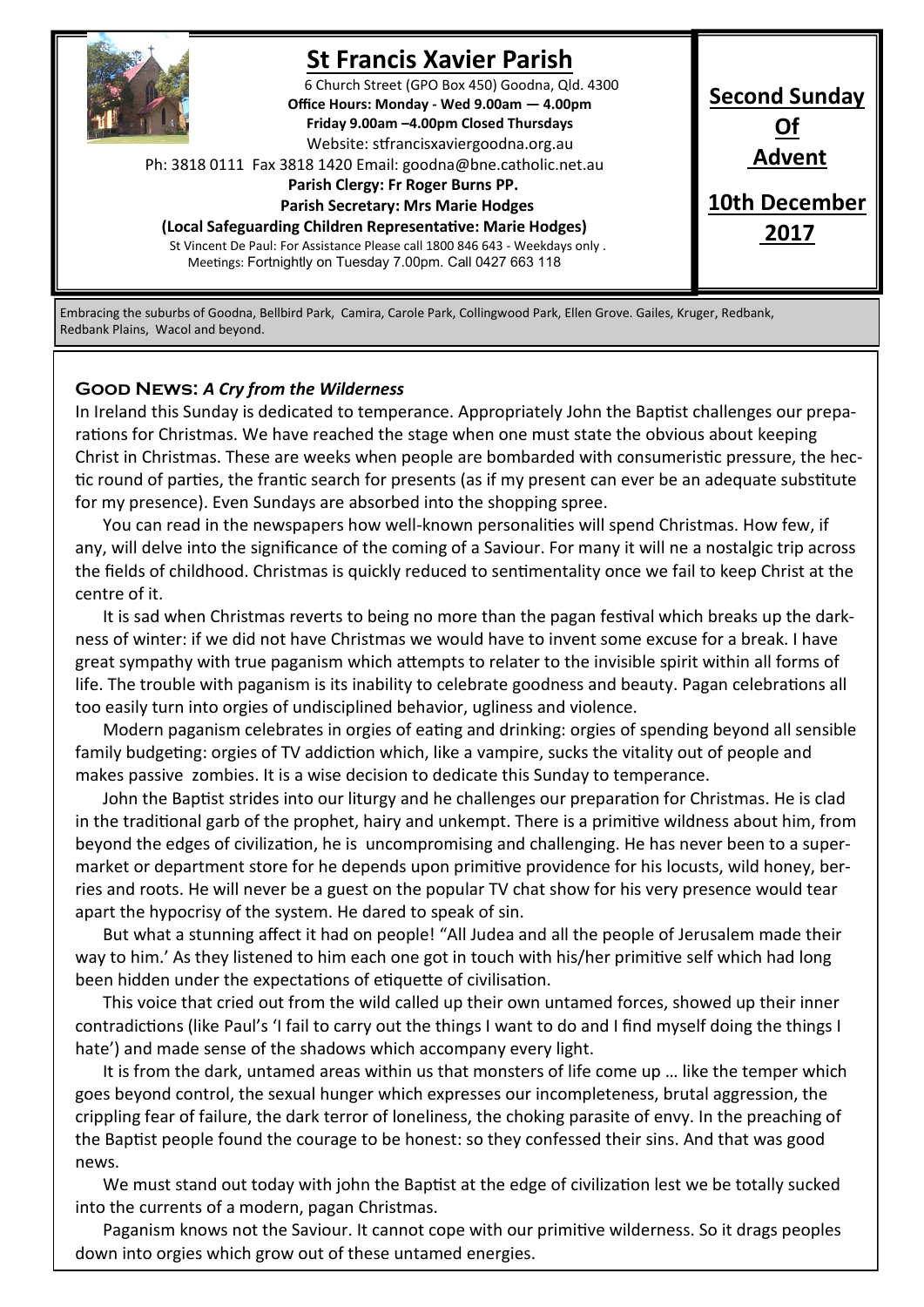The good news of Christianity begins with the Baptist's call to recognize these unredeemed areas in us and to admit our need of a Saviour. We will appreciate the cure only when we admit the disease.

Who then will be able to celebrate Christmas? Only those who, in Advent, admit their primitive, untamed areas … their sinfulness. They will appreciate God' gift of Saviour.

Silvester O'Flynn O.F.M. Cap—the Good News of Mark's Year

**St Vincent de Paul Christmas Appeal** This weekend 9th/10th December. Your donation will help the St Vincent De Paul conference to serve the needy in the parish this Christmas.

### **Call For Donations of Useable Beds and Other Furniture.**

The St Vincent de Paul society gives food, clothing and furniture free of charge to people in the community who ask for assistance because they are struggling to provide for their families. At this time we are asking for your kind donation of quality furniture, especially beds to help us meet an increasing number of requests.

#### **For a collection from your home, please phone 1800 846 643.**

Alternatively, you can deliver your donation during opening hours to:

- Ipswich—272 Brisbane Street Ipswich, Ph. 3812 2450
- Sumner Park—9 Jijaws Street, Sumner Park, Ph. 3279 1030

### **St Vincent de Paul NO Interest Loan Scheme**

- Do you know somebody who is receiving a Centrelink payment or low income:
- Do they need a new household appliance or medical equipment?
- Have they lived at their current address for at least 3 months?

WELL, why not tell them about the St Vincent de Paul Society of QLD NO Interest Loans Programs.

LOANS can be up to \$1200, with repayments as low as \$30 per fortnight and never pay interest.

#### **If you would like more information on how to apply, please call SVDP Call Centre on 1800 846 643**

**School Watch** Once again you are asked to keep an eye on the school during the holidays. If you see anything suspicious please contact the Police.

**Cleaners for the Church** We are in need of more cleaners for the Church as some of our volunteers have had to give up the cleaning so we now have a shortage.

Cleaning is usually done on a Friday after the 9-00am Mass and usually 2 people, so maybe you and a friend please phone Pam Dodrill on 3288 4594.

### **Message from Archbishop Mark Coleridge.**

Instead of his usual Advent Pastoral Letter, Archbishop Mark has distributed a message concerning the future after the Same Sex Marriage Bill was passed in Parliament. A copy of the letter is included in this week's newsletter.

### **CHRISTMAS SERVICES**

| <b>Carol Service:</b>                                      | Tuesday 12th December 6.30pm                      |
|------------------------------------------------------------|---------------------------------------------------|
| <b>Penitential Service:</b> Wednesday 20th December 6.30pm |                                                   |
| <b>Confessions:</b>                                        | Saturday 9th & 16th December 5.00pm-5.30pm        |
|                                                            | (No Confessions on Sat 23rd December.)            |
| <b>Christmas Eve:</b>                                      | 24th December                                     |
|                                                            | Carols 6.00pm Mass 6.30pm                         |
|                                                            | <b>Please note the Christmas Eve Mass</b>         |
|                                                            | does not count as a Sunday Mass for that weekend. |
| <b>Christmas Day:</b>                                      | 7.30 & 9.00am Mass                                |
|                                                            | <b>26th December: No Mass</b>                     |

## **Please don't forget the working bee this coming Saturday at 8.00am.**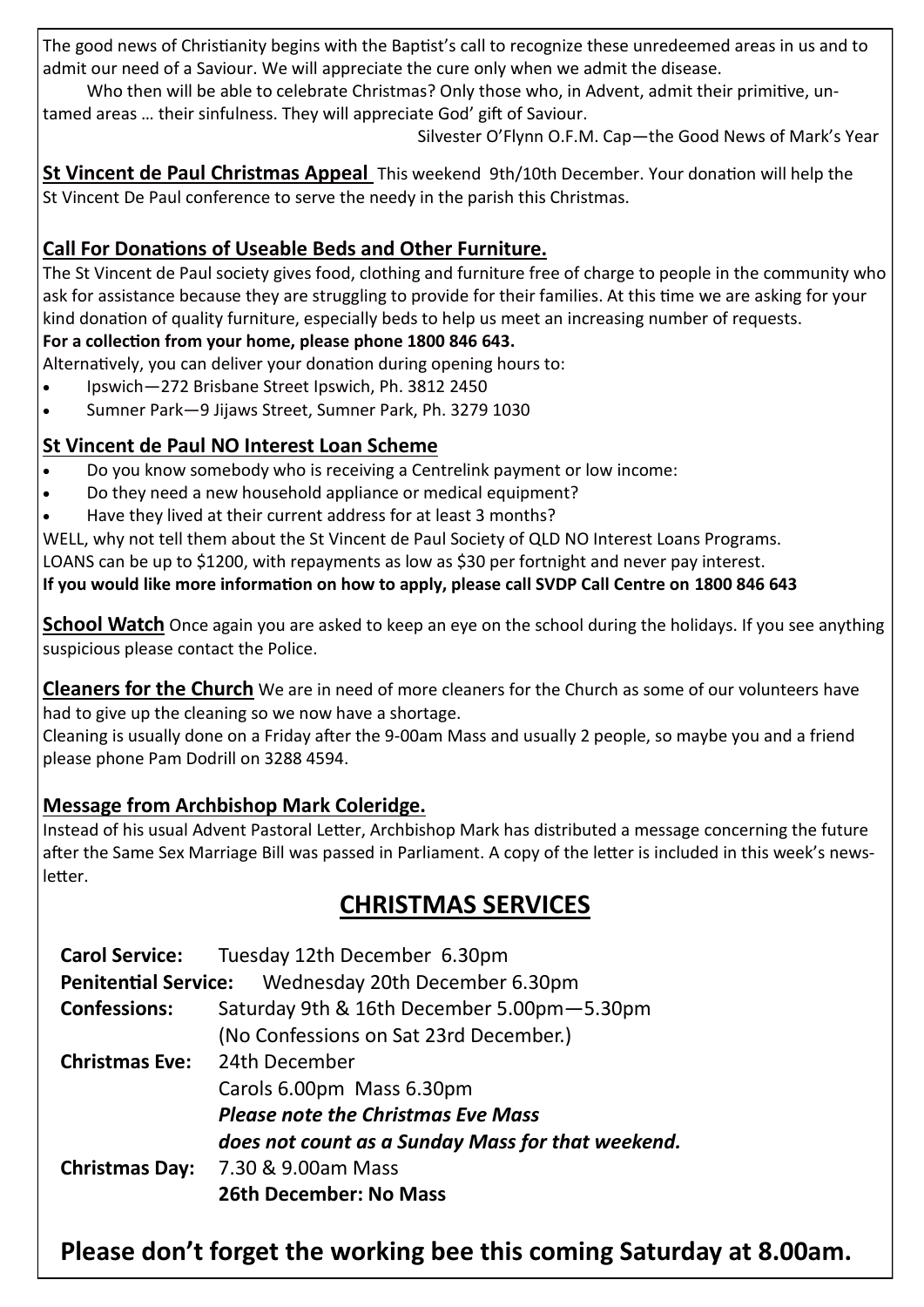



speaking of gratitude, generosity, responsibility and increase



*Each one of you has received a special grace, so, like good stewards response -able for all these varied graces of God, put it out at the service of others." (1 Peter 4:10)* 

#### **10th December 2017 Second Sunday of Advent**

*"Prepare the way of the Lord…" - MARK 1:3* We are all called to live a holy life. We are all called to invite others to live holy lives. Living a stewardship lifestyle, being grateful and generous with our gifts, does just that – it puts us on the path to holiness and it invites others to be holy, too. Accessed from http://archstl.org/stewardship/page/bulletininserts on 30thNovember,2017)

# **The Call – Responding to the Call**

Jesus' call is urgent. He does not tell people to follow him at some time in the future but here and now – at *this* moment, in *these* circumstances. There can be no delay. *Stewardship – A Disciple's Response. A Pastoral Letter on Stewardship.*

*Jesus told (the rich young man), "If you seek perfection, go, sell your possessions, and give to the poor. You will then have treasure in heaven. Afterward come back and follow me." Hearing these words, the young man went away sad, for his possessions were many. (Matthew 19, 21-22)* 

A big stumbling block for me was 'impulse buying.' It wasn't buying stuff on TV, but it was walking through the big 'warehouse stores' (you know the ones). I had my shopping list (which my spouse had generously put together for me). But there were always so many things that would be *nice* to have! I'd inevitably end up spending about a hundred dollars more than I had planned. And I wouldn't use what I bought very much (and sometimes never!) My spouse says that the road to bankruptcy is paved with impulse buying. I've learned though that the road to generosity is easily followed when it is mapped out – when it is planned. So, though I still feel the desire for things I want (but don't need) now I stick to my shopping list, just like I plan my giving to the Church and charity.

#### Questions:

When you hear the above Gospel reading, do you feel called to 'give it all away'?

Do you feel called to give up anything?

Have you ever heard these words and actually given something away that was keeping you from following God?

Satan assembles his junior apprentices looking for fresh ideas of how to populate hell.

One apprentice raises his hand and suggests, "I have an idea. Tell them there is no heaven." Satan isn't happy with that. He says sarcastically "We've tried that, much as we try to tell people there is no God, but people understand in the deep recesses of their stupid heart that there is, so forget it." A second apprentice raises his hand and says "Well, tell them there is no hell."

Satan says, "We've tried that too, and it won't work. Sooner or later people realize that mass murderers can't wind up in the same place as Mother Teresa." Finally, a third apprentice raises his hand and says slowly, "Then tell them - there is no hurry." And Satan smiled. *Archbishop Thomas J. Murphy*

With Christmas approaching and we find things that we have not yet done, there is always the danger that we turn to spending more. Spare a thought for those who are struggling to make ends meet, or having enough just to get by.